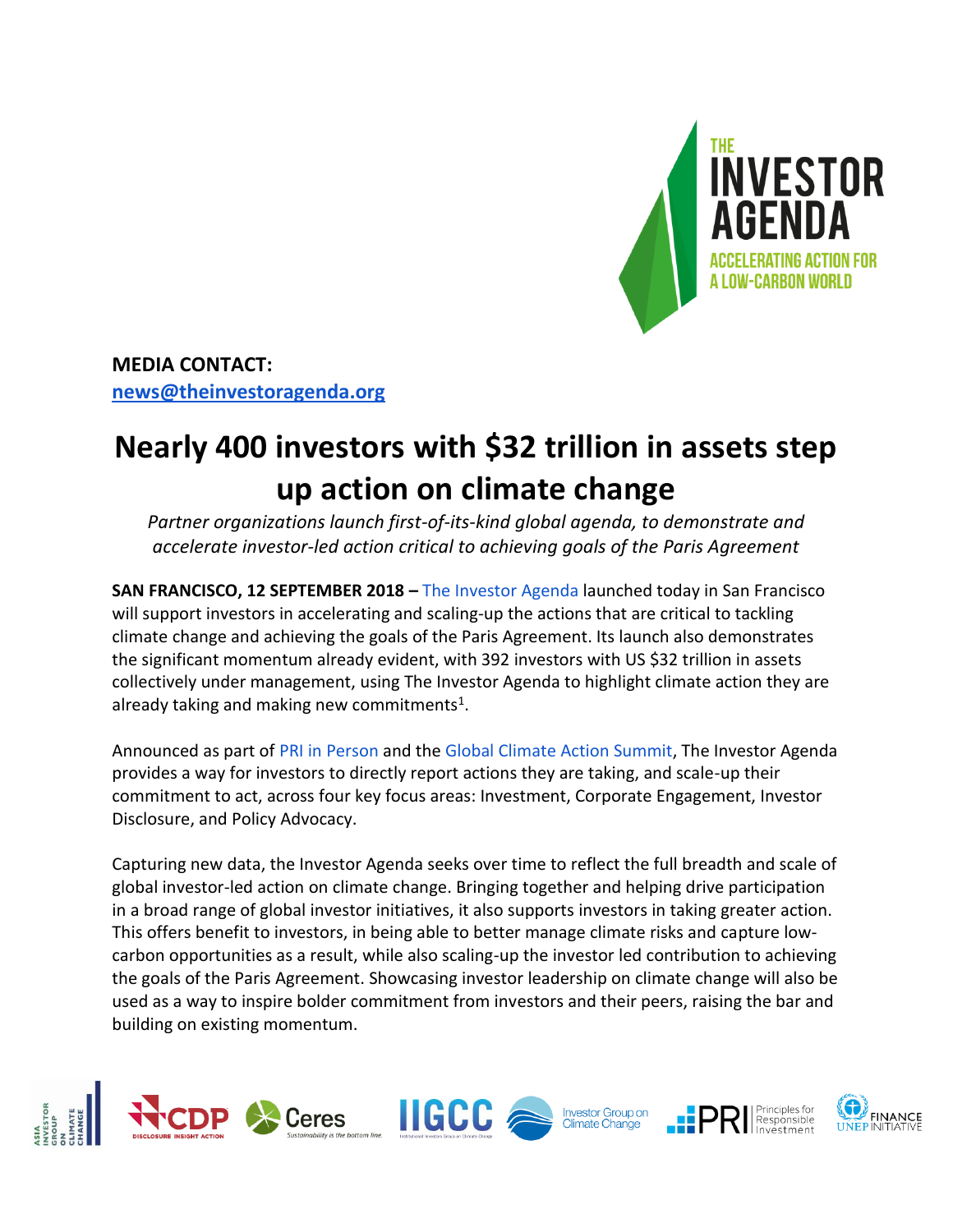"Investors are showing great leadership to promote climate action in multiple fronts. Their efforts to meet the shortfall in the financial resources required to deliver the Paris Agreement goals, and further building on engagement with high-emitting sectors are a valuable contribution," said **Patricia Espinosa, Executive Secretary of the United Nations Framework Convention on Climate Change (UNFCCC)** in welcoming the launch. "Yet we believe many more opportunities exist. The Investor Agenda offers a clear path to scale-up investor action, which is essential to meet the needs in every region of the world to address climate change. It gives investors multiple opportunities to continue to demonstrate their willingness to become part of the transformation that will lead us to a more cleaner, greener, sustainable future for all."

The potential of the Investor Agenda to deliver change is strengthened by the collaboration and global reach of its founding partner organizations. Through momentum captured by The Investor Agenda to date, institutional investors, asset owners and managers and pension funds are making significant impact across the focus areas.

- **Investment** highlights **120** investors pursuing new and existing investments in low carbon and climate resilient portfolios, funds, strategies or assets such as renewable energy and energy efficiency projects; phasing out investments in coal; and integrating climate change into portfolio analysis and decision-making.
- **Policy Advocacy** highlights **345** institutional investors with US \$30 trillion in assets who are urging governments to implement the Paris Agreement and enhance their climate policy ambitions by 2020. The full [policy statement](https://theinvestoragenda.org/areas-of-impact/policy-advocacy/) includes calls for bolder action from governments including phase out of thermal coal power worldwide, greater investment in the low-carbon transition and improving climate-related financial disclosures.
- **Corporate Engagement** highlights **650** investors with US \$87 trillion in assets backing the CDP's environmental disclosure request; and **296** investors from 29 countries with US \$31 trillion in assets that are signatories to Climate Action 100+. This investor-led initiative engages the world's largest corporate greenhouse-gas emitters and asks them to curb emissions to achieve the goals of the Paris Agreement.
- **Investor Disclosure** highlights the more than **60** investors committed to reporting in line with the Task Force on Climate-related Financial Disclosure (TCFD) recommendations. This is a sizeable portion of total finance sector signatories reported by the TCFD, but also illustrates room for growth in expected submissions of activity, as more investors participate in The Investor Agenda.

392 investors specifically reported new information or have committed to policy advocacy activity under the Investor Agenda. Other examples above illustrate broader participation in related initiatives<sup>2</sup>. Examples of specific investor actions in line with the focus areas above are highlighted in The Investor Agenda Fact Sheet.

The total number of investors taking action in line with The Investor Agenda is expected to grow over coming months and years. Submissions will remain open for investors through The

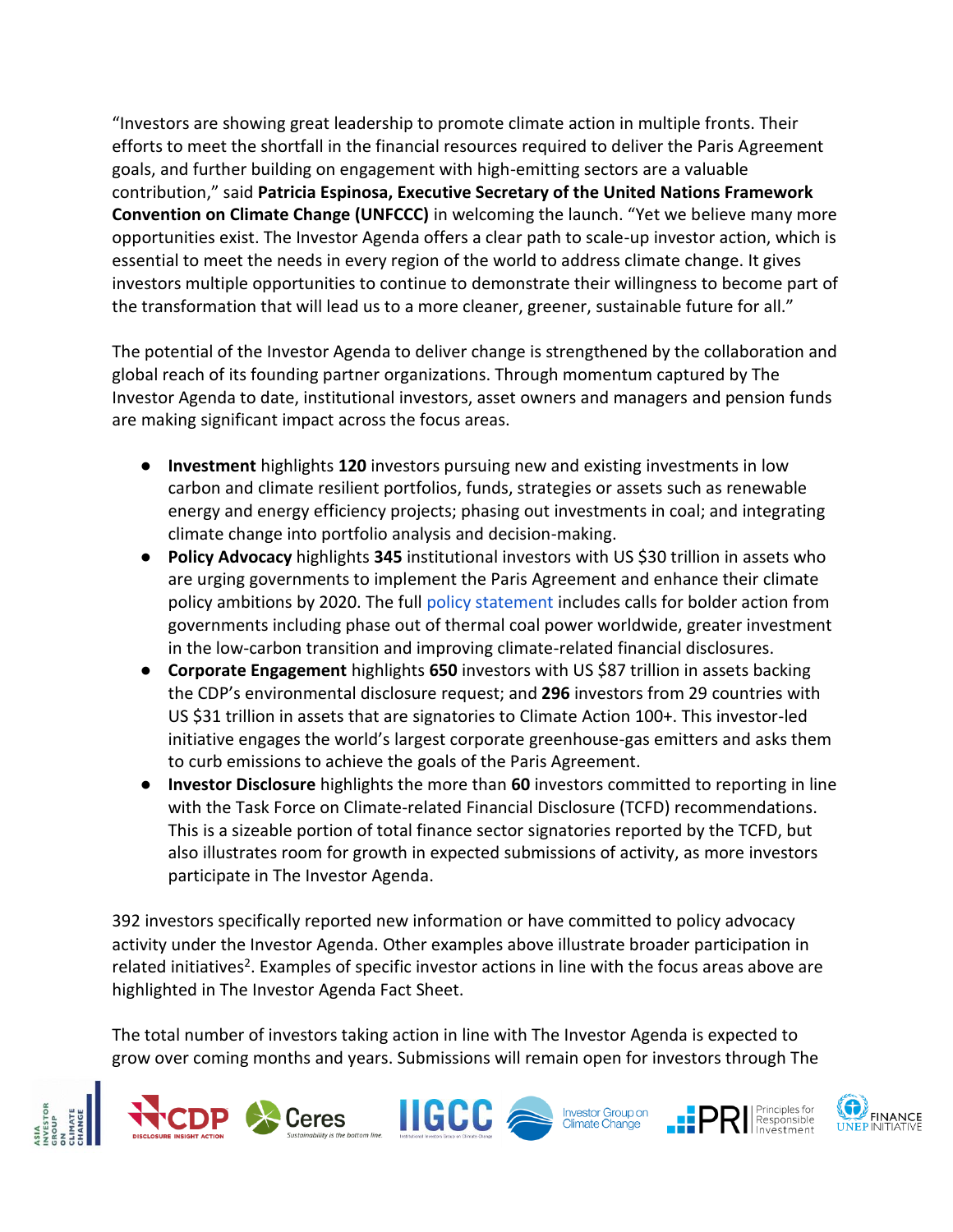Investor Agenda [website.](https://theinvestoragenda.org/areas-of-impact/) Growing involvement of investors, will serve to increasingly reflect the full scale of momentum in global investor action on climate change.

Developed by seven founding partner organizations, and supported by 10 supporting partner organizations, The Investor Agenda brings together the collective reach and influence of key investor networks in Asia, Australia, Europe, and North America, and relevant supporting partner organizations. The Investor Agenda has already received strong support from influential investors and climate figures alike.

"Progress is on the agenda of the investment community, and today's announcement is hugely important, but this is just the beginning of an extraordinary, economy-wide transformation to low-carbon that we must achieve within a generation," said **Christiana Figueres, convener of Mission 2020**. "We have an acute need for speed. The shift in investment - away from high carbon towards low carbon - needs to exponentially increase, and investors can now focus on scaling up financial flows to enable greater national ambition by 2020."

"Investors are in a unique position to mitigate the threats of climate change," adds **Betty T. Yee, Controller of the state of California. Yee also serves on the boards of California Public Employees' Retirement System (CalPERS), and California State Teachers' Retirement System (CalSTRS), and the sustainability nonprofit organization Ceres.** "With trillions of dollars under management globally, we can demand accountability from the largest corporate greenhouse gas emitters and hold governments responsible for the impact of their decisions. The Investor Agenda is producing real progress as we risk irreversible damages of global warming."

"The emergence of The Investor Agenda reflects the mounting urgency among the global investor community to address the greatest challenge of our time through measurable and transparent actions," said **Peter Damgaard Jensen, CEO of Danish pension fund PKA with over \$42 billion in assets under management, and Chair of the Institutional Investors Group on Climate Change**. "By increasing sustainable, low-carbon investments, we can put the world on the right path to achieving goals set out by the Paris Agreement, effectively protecting the future of the economy and planet."

"As investors working on behalf of the world's largest institutional asset owners seeking strong risk adjusted returns, it's our responsibility to preserve capital. Climate change will undeniably affect our ability to do this," said **Christopher Conkey, CEO and Global CIO (Public Markets), Manulife Asset Management**. "The Investor Agenda provides a powerful framework for us to collaborate with our peers to reduce the absolute risk in the capital markets from climate change. As founding members of the Climate Action 100+ and the UNEP FI pilot project on TCFD scenario analysis for portfolios, we look forward to establishing a new baseline of investor best practice on this issue."